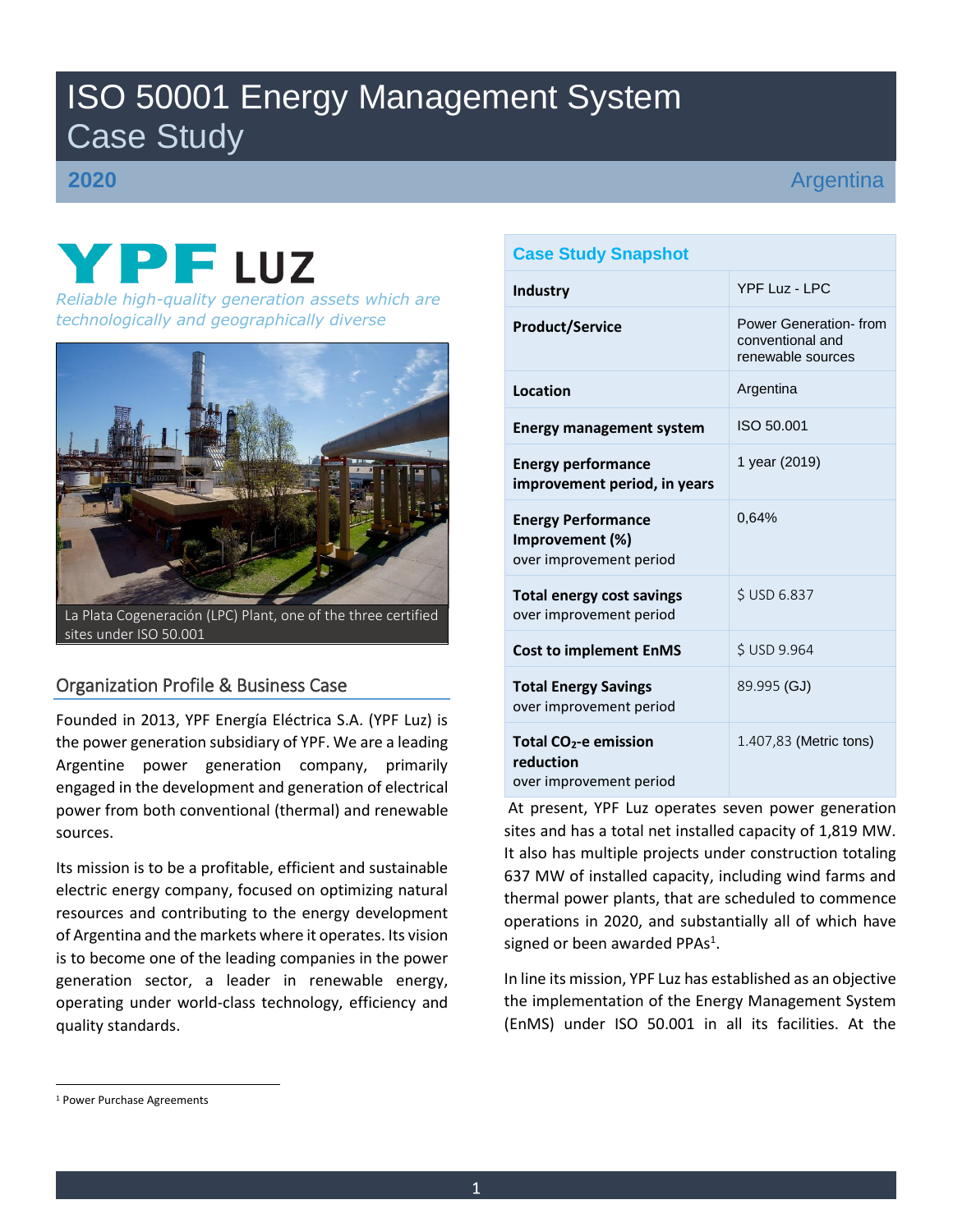moment, it has certified ISO 50.001 for six thermal power plants located in three sites as described below.

In the Province of Neuquén, Loma Campana I, Loma Campana II and Loma Campana Este power plants, operating under the same Management System, have an installed capacity of 105 MW, 107 MW and 17 MW, respectively. Loma Campana I and II operate LMS-100 General Electric open cycle aeroderivative gas turbines, one of the most efficient gas technologies available in the market.

Another certified site includes El Bracho and San Miguel de Tucumán thermal power plants, both part of the Tucumán Power Generation Complex, with an installed capacity of 267 MW (currently being upgraded to a combined cycle for an additional of 198 MW) and 382 MW, respectively. The Tucumán Complex involves a third combined cycle power plant which is planned to obtain ISO 50.001 certification in 2020.

The third certified site is La Plata Cogeneración (LPC), located in the Province of Buenos Aires and within the most important refinery in the country, Complejo Industrial La Plata (CILP), owned by YPF. This cogeneration plant, acquired by YPF Luz in February 2018, has an installed capacity of 128 MW and produces 240 tons of steam per hour. Its main objective is to provide steam for CILP's industrial processes and, as a subproduct, electrical energy to the electric wholesale market.

This document will develop in depth the implementation (since April 2019) and certification (in December 2019) of the EnMS under ISO 50.001 for LPC.

*"Since we focus on improving efficiency in our power generation processes, we are committed to incorporate all our operations certified under ISO 50.001".* —Martin Mandarano, CEO

# Business Benefits

The implementation of the Energy Management System (EnMS) with ISO 50.001 standards in LPC led to an improvement of 0,64% in energy performance in 2019. The plant achieved a 0,97% reduction of the annual energy consumption, that is 89.995 GJ not consumed, representing \$USD 6,837 of energy cost savings and a reduction of 1.407,83 metric tons of CO2eq emissions.

The EnMS implementation costs consider internal staff time to develop and implement the system and prepare for audits. Before and during the implementation, technical assistance such as external consultants' expertise was required to assure standards were being met. Moreover, training courses on the standard requirements were provided to all organization levels, including suppliers. Also, awareness campaigns were communicated internally through mail, flyers and the company's intranet. In LPC, the estimated costs to ensure a proper EnMS were of \$USD 9,964.

As an additional benefit, carrying out the EnMS led to internal staff and contractor's awareness on the importance of the rational use of energy during daily life and increased their commitment with the environment. Furthermore, by following this recognized standard, brand reputation improved, supporting directly our marketing strategy.

# Plan

Since LPC had already experienced the certification of ISO 9.001, ISO 14.001 and ISO 45.001 standards, the team realized that ISO 50.001 could be successfully incorporated into its Integrated Management System allowing significant improvement opportunities in energy use and performance in general due to synergy.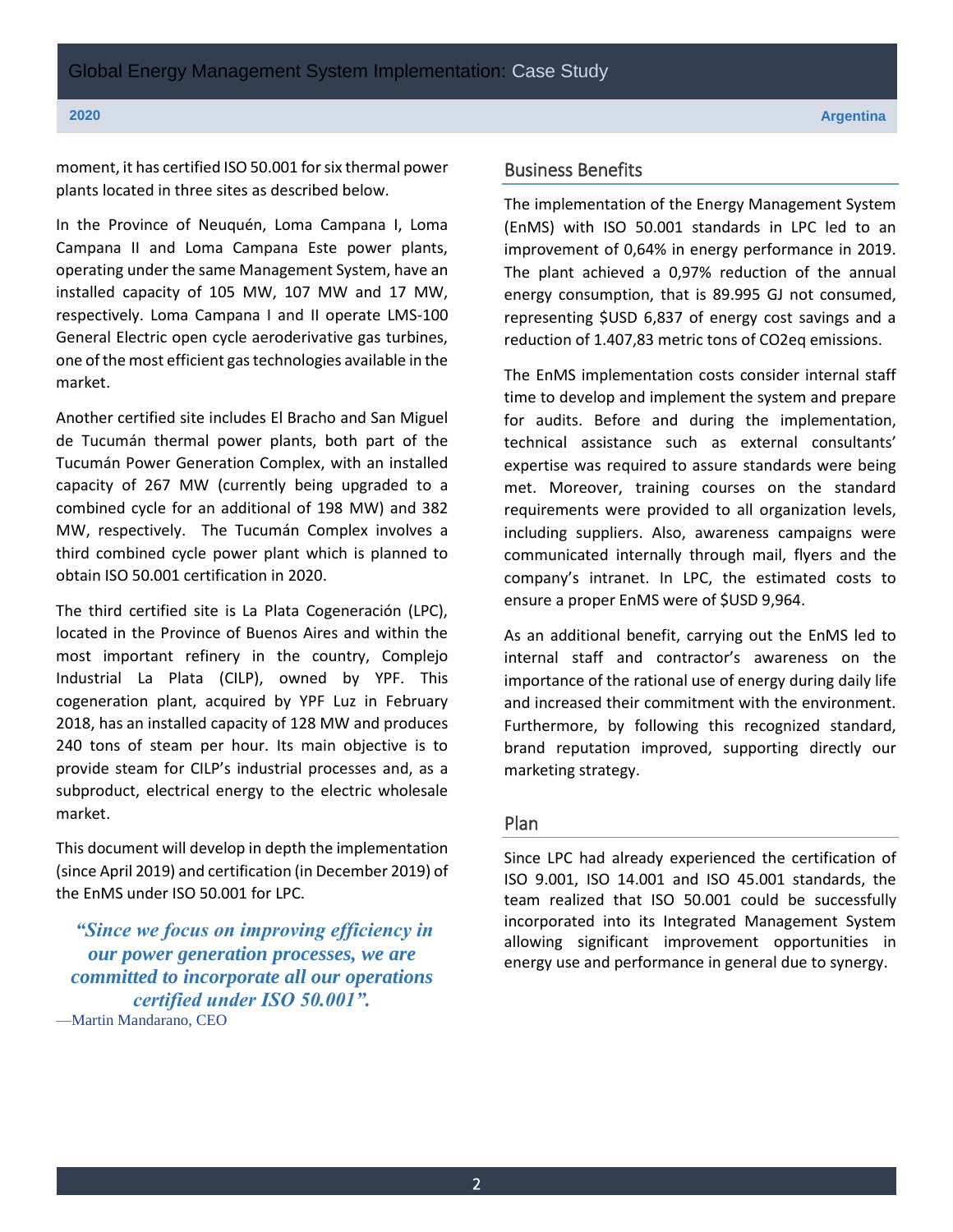

LPC Energy Team on 5 November 2019, during phase 2 of ISO 50.001 certification audit.

### **Organization Strategy**

The business objectives regarding energy efficiency arise from YPF Luz's vision and mission, its Operational Excellence Performance Policy and from YPF's Climate Action and Energy Efficiency Policy. Within this framework YPF Luz developed its energy commitment for the whole organization and appointed the CMASS and Operations teams as implementation leaders. Consequently, Energy Management were defined and participation of operations, maintenance, engineering was achieved together with other sectors involved as needed.

Climate Change Committees meet at least twice a year with the participation of CMASS teams from all assets and main office. In these meetings, ways to improve energy efficiency and consequently reduce GHG emissions are discussed.

In LPC, a FODA analysis is carried out annually. Two main results appeared at the 2018 strategic plan revision:

1) In December 2018, the Cogeneration Plant of YPF Luz entered into an agreement with GE Digital Energy to pilot test Predix, a digitization system which helps make the maintenance of power plants more efficient.

2) Certifying the Cogeneration Plant with ISO 50.001 was identified as an interesting opportunity.

# **Identifying Opportunities**

To define an adequate action plan, it was necessary to get to know the LPC energy context in depth, by identifying activities and actors involved in the use and

consumption of energy. Variables that indicated Significant Energy Uses (SEUs) were defined and allowed the priorization of activities to improve processes and equipment. Hence, objectives, targets and Energy Performance Indicators (EnPIs) were developed for the entire LPC complex.

In LPC, a scenario analysis was developed using information that LPC CMASS team received from the operations sector with data recorded daily from gauges, together with historic trends for particular cases like machine starts and stops.

During the external consultancy prior to the EnMS implementation, certain observations were brought up such us: lighting in sectors where there was no staff developing activities, operational actions that did not contemplate energy efficiency, the purchase processes did not consider the energy class of equipment.

La Plata Cogeneration Plant's main machines involved in the energy generation process are around 20 years old. This aged technology implies that to enhance the process efficiency significantly, a large investment would be necessary. Therefore, Base Line 1 (BL1) was defined to cover the whole energy process in the cogeneration plant by considering total energy outputs (steam and electricity) in relation with the total energy input (natural gas and electricity).

On the other hand, Base Line 2 (BL2) comprises electric energy consumed for auxiliary services to the whole plant. This allowed the team to focus on the improvement of secondary processes (compressors, pumps and engines) that could be easily reflected in the indicator.

*"The ISO 50.001 has been an intensive learning process that has transformed the way we analyze energy use and performance. It has allowed us to incorporate new documentation processes and systems."*  —Emiliano Sanchez, LPC operations Team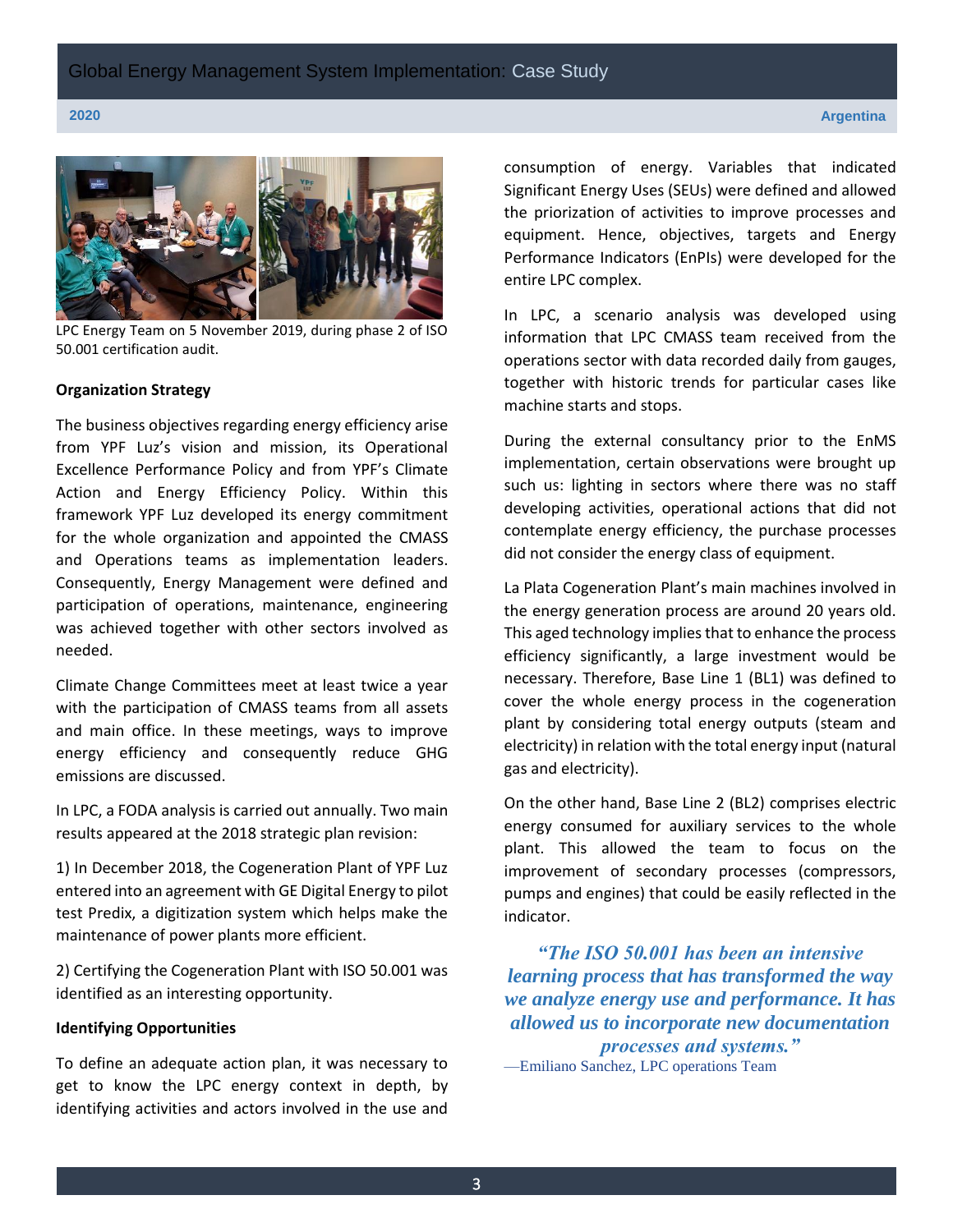### **Staff Commitment**

YPF Luz' corporate values are Commitment, Sustainability, Agility, Passion, Teamwork and Focus on Results. YPF Luz assures its members are aligned to these principles and apply them in their day to day activities. An example of this is the encouragement of top management (CEO and InSite Managers) to be actively involved and participate at energy team meetings. This way motivation and support can be provided as needed.

Internal staff and supplier's motivation and awareness is achieved mainly by the fluid communication between the Energy Team and the rest of the organization.

It is estimated that more than 430 hours were dedicated to trainings and courses during the EnMS implementation, including:

- Engine management
- GE equipment management and operation
- Post technical program provided by UTN (Universidad Tecnológica Nacional de Argentina)
- Graduate Degree in Energy In Company (Instituto Tecnológico de Buenos Aires)
- Energy Use Awareness Talks and Campaigns

Moreover, energy efficiency online courses are provided to the entire business personnel by YPF Foundation for both organizations YPF Luz and YPF.

In LPC, as in the entire organization, there is conviction that energy efficiency awareness, commitment and promotion is everyone's duty. Energy Performance Improvement is achieved through the collaboration of all staff on site. Therefore, suggestions, ideas or observations from everyone are encouraged to be sent to the energy team's email.

## **Social Commitment**

YPF Luz has developed a social investment program focused on education, energy efficiency and environmental improvement of the communities where we operate.

Our social investment strategy is aligned with the following Sustainable Development Goals:



In 2019 the company implemented 23 social investment activities, which included forestation activities, recycling workshops, and renewable energy and energy efficiency talks. These activities were implemented with the

involvement and active participation of the company employees through the company's volunteering program. In 2019 more than 90 employees participated in the program, contributing more than 320 hours of volunteer work.

YPF Luz has adapted workshops for primary school children based on the Program "Vos y la Energía" developed by Fundación YPF which seeks to inspire children to learn about energy and use it more efficiently. These workshops will be implemented by company volunteers is the communities close to its operations as of 2020.

# Do, Check, Act

Top Management established the EnMS objectives. For the project monitoring, LPC defined an action plan "Programa de Objetivos y Metas SGEn 2019" (see table below) in which different actions with their corresponding target, owner, deadline and KPIs were defined and progress in % was tracked.

|        |                                                                                          |                                                                                      | Programa de Objetivos y Metas SGEn 2019                                                                                                  |                                                                                               |               |                   |                                                |      |   |   |   |   |                                     |   |  |      |   |   |   |            |
|--------|------------------------------------------------------------------------------------------|--------------------------------------------------------------------------------------|------------------------------------------------------------------------------------------------------------------------------------------|-----------------------------------------------------------------------------------------------|---------------|-------------------|------------------------------------------------|------|---|---|---|---|-------------------------------------|---|--|------|---|---|---|------------|
| LPC    |                                                                                          |                                                                                      |                                                                                                                                          |                                                                                               |               |                   |                                                |      |   |   |   |   |                                     |   |  |      |   |   |   |            |
| Codigo |                                                                                          | Meta                                                                                 | Medios                                                                                                                                   | Indicador                                                                                     | Sectores      | Responsable       | Valor                                          | 2019 |   |   |   |   | 2020                                |   |  | 2021 |   |   |   | Resultado  |
|        | Objetivo                                                                                 |                                                                                      |                                                                                                                                          | Asociado                                                                                      | Involuntados  |                   | Objetivo                                       |      |   |   |   |   | 10 20 30 40 10 20 30 40 10 20 30 40 |   |  |      |   |   |   | <b>YTD</b> |
| LPC-01 | Eliminar el consumo de vapor para de consumo de gas .por<br>educción de NOx              | Reducir 10 T/h. reduccion<br>reduccion de produccion de Mantenimiento 2022<br>vecor. | Capex                                                                                                                                    | kwh/ton                                                                                       | Mantenimiento | Pineli Emiliano   | O Trift de vicon<br>para reduccion<br>de Nox   |      |   |   |   |   |                                     |   |  |      | œ | 9 | a | 0.00%      |
| LPC.00 | Meioras de la aislacion termica de<br>a nabibina                                         | Disminuir perdides que<br>impliquen reduccion del<br>sistema de cas.                 | Capex<br>Mantenimiento<br>2020/2021                                                                                                      | Cantidad de lugares<br>a reparar, Cumpliento<br>del 100% del<br>sib amanone<br>mantenimiento. | Mantenimiento | Pinelli Emiliano  | A definir                                      |      |   |   |   |   |                                     | w |  |      | э | 9 | a | 0.00%      |
| LPC-03 | Reducción de consumo de energía<br>eléctrica por iluminación                             | Diseminate al consumero<br>elécnico la iluminación del<br>exterior de la planta.     | Cambiar trying Ing<br>analyzing dal toylet<br>da Nasa ron<br>lámoaras LED de<br>160w en lugar de<br>500w de le medicion<br><b>Source</b> | <b>Instrument</b>                                                                             | Montenimiento |                   | Meiora de<br>eficiencia<br>ennostica de<br>wk  |      | × | æ | ю | 淫 |                                     |   |  |      |   |   |   | 30,00%     |
| LPC-04 | Reducción de consumo de energía eléctrico la iluminación en<br>eléctrica por iluminación | Diseminate al estatutato.<br>CCM de caldera, sale de<br>bombas, PEECC.               | Colorar sensor de<br>movimiento para<br>evitar oue esten<br>externed<br>.<br>Imarasasiamente                                             | <b>Instrument</b>                                                                             | Montenimiento | Pinalli Freiliann | Meiora de<br>africaria<br>entegetica de<br>xx% |      |   |   |   |   |                                     |   |  |      |   |   |   |            |
| LPC-05 | Estimacion de perdida de calor en<br>a caldera por medio de terrografia                  | <b>NVA</b>                                                                           | Capex<br>Montenimiento,<br>2019/2020/2020                                                                                                | N/A                                                                                           | Mantenimiento | Di lanni Nicolas  | cumplimiento<br>del objetivo                   |      |   |   |   |   |                                     |   |  |      |   |   |   | 100.00%    |
| LPC-06 | Reduccion del consumo de aqua<br>de alimentación por ouroas del<br>Domo                  | Reducir el consumo de<br>agua de almentacion                                         | <b>Loadingsvin</b><br>diariamente el<br>ingreso del<br>agua/agua contenida                                                               | Tab                                                                                           | Operaciones   | Sergio Lataste    | Baiar de las 20<br>Tech                        |      |   |   |   | × |                                     |   |  |      |   |   |   | 0.00%      |
|        | Nombre, Apellido                                                                         | Firma                                                                                | Fecha                                                                                                                                    |                                                                                               |               |                   |                                                |      |   |   |   |   |                                     |   |  |      |   |   |   |            |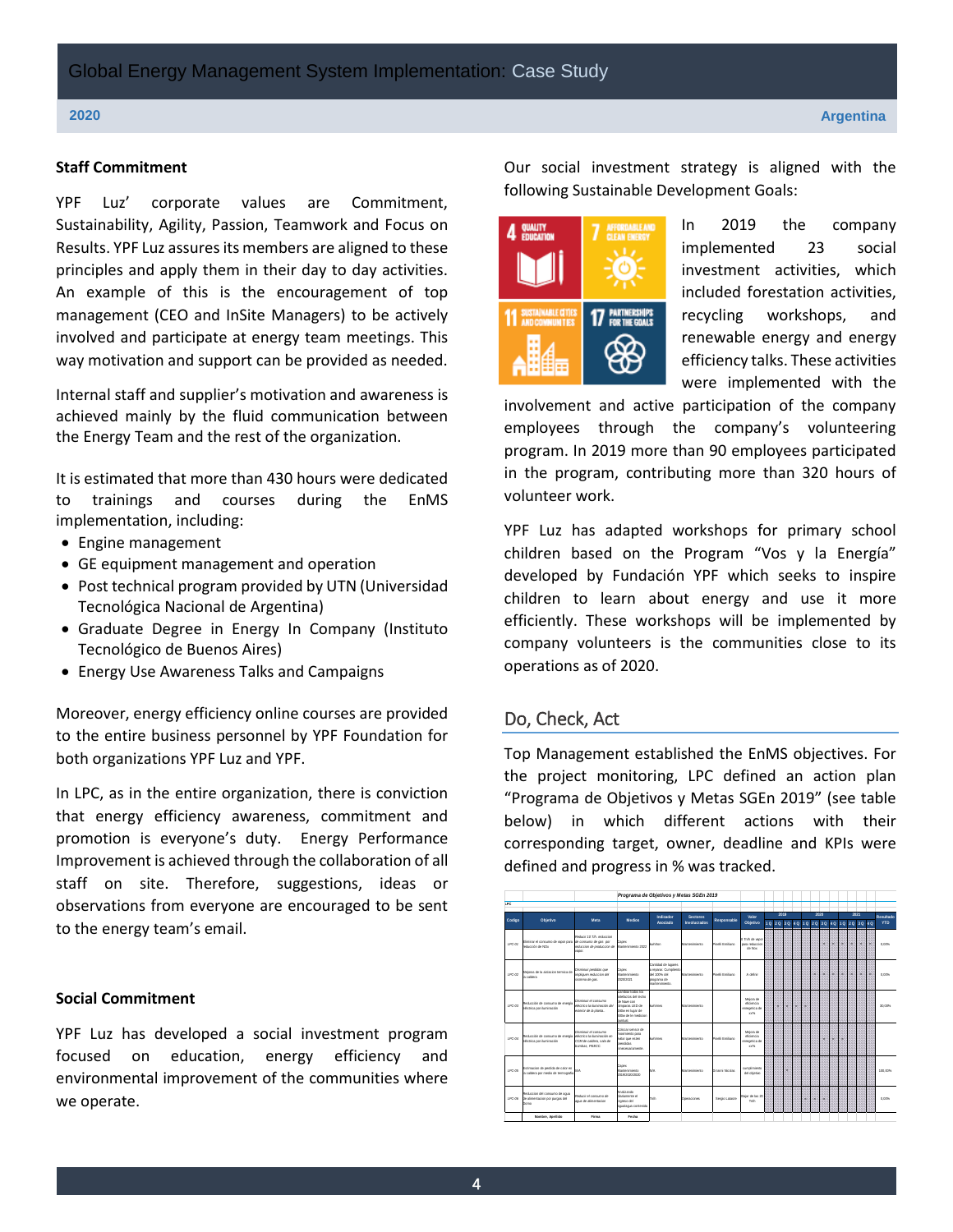Natural gas and electrical energy consumption as well as the electrical energy and steam production, are recorded daily by the operations team.



These parameters, among others, are incorporated into data sheets, published into the system. Table 2 contains information with unified values of conversion factors, calorific values of fuels, steam enthalpies, etc. The report is sent by email to the plant staff.



Table 2.

 $\overline{\phantom{a}}$ 

The information related to energy performance and its management system is periodically communicated internally to the staff, also via email.

For the program implementation, Key Performance Indicators (KPIs) are required to evaluate the business' energy performance and its efficiency.

In LPC, tracking and analyzing KPIs is a monthly task and the results are presented to the rest of the Energy Team semiannually at the programmed Energy Committees. This follow up meetings involve different company levels and areas. The compliance with the program is monitored and progressively reinforced.

The EnMS performance was evaluated for 12 consecutive months, with 2018 as the baseline period. Since the EnMS implementation started on April 2019, to estimate Energy Performance Improvement over the period Jan-Mar 2019, a "2019 performance equation/model" was built using the data of the period Apr-Dec 2019. From the "2019 with EnMS equation" the energy production for the period Jan-Mar 2019 can be estimated considering relevant actual values<sup>2</sup>. Based on this, the Energy Performance Improvement *(0,64%)* is calculated with the following formula<sup>3</sup>:

$$
\underbrace{\text{baseline period energy intensity}-\text{reporting period energy intensity}}_{\text{baseline period energy intensity}}
$$

The graph below shows the equivalent energy of natural gas consumed [MWh]. Blue area between curves represents the energy savings (24.999MWh) as a result of the EnMS implementation. The CO2eq emissions for each year are obtained from APA<sup>4</sup>. Assuming a linear

### 2018 VS 2019 CONSUMPTION



<sup>4</sup> Corporate platform where environmental parameters are recorded and data is processed.

<sup>2</sup> Consuming at least 9000MWh implies engine is synchronized. These values are considered for the data analysis.

<sup>&</sup>lt;sup>3</sup> Energy intensity= Energy consumption [MWh]/ Energy produced as steam and electricity [MWh].